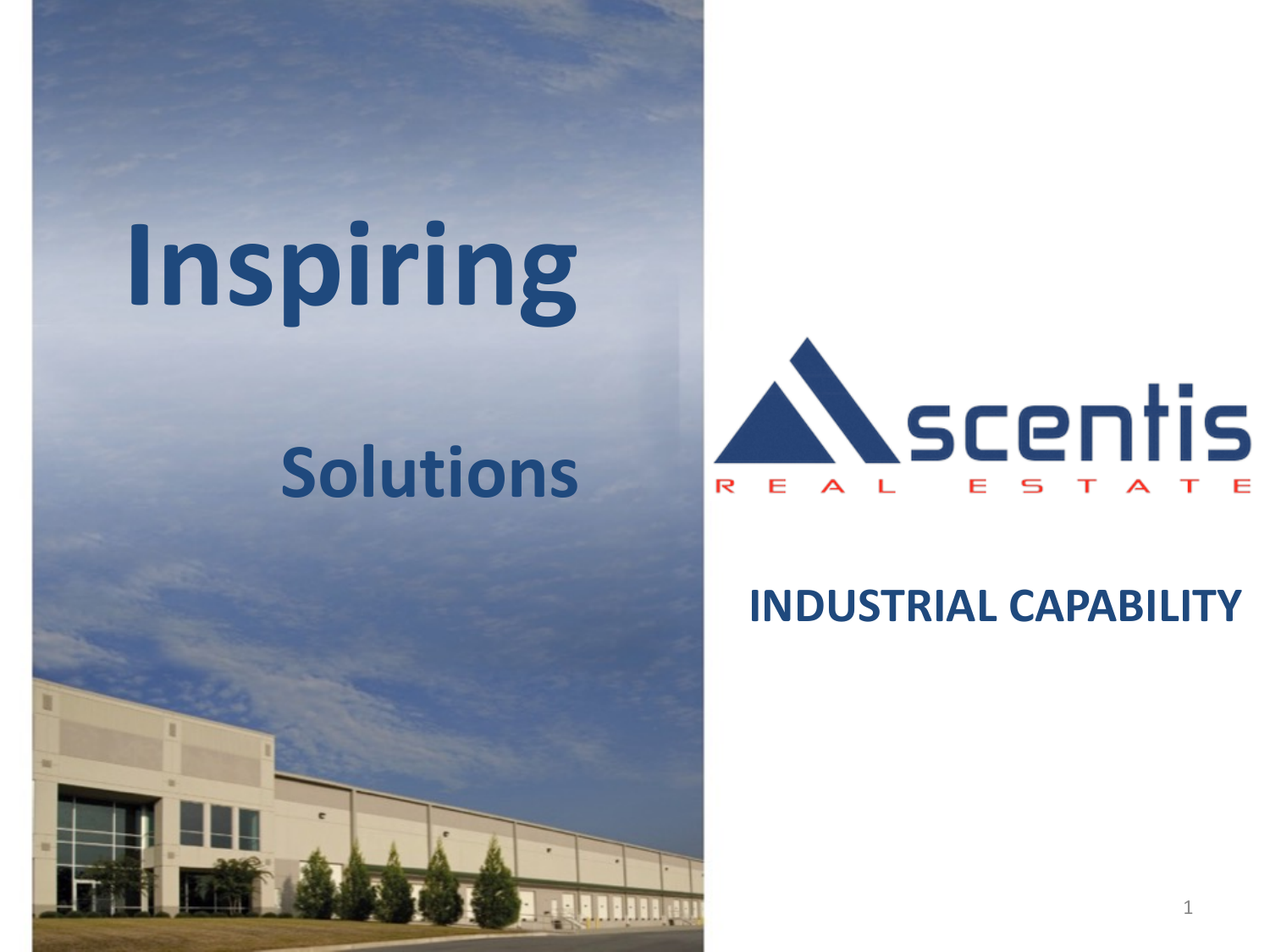## Our Coverage

A Experienced Team Throughout Mexico



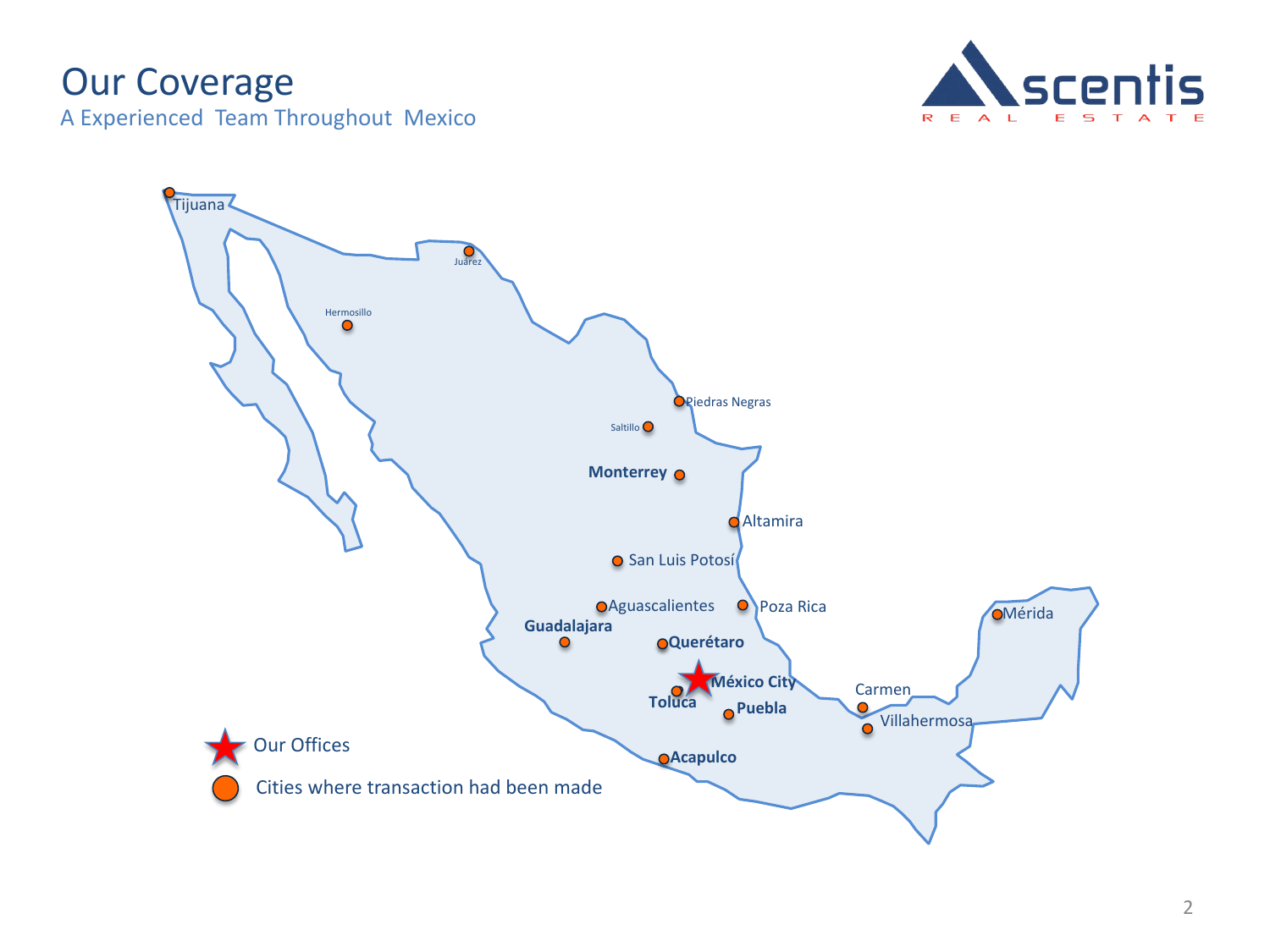## Core services



Leadership with 15 **+ years** of individual experience in Mexico



**Transaction management**



**Property & facilities management**







**Project management**

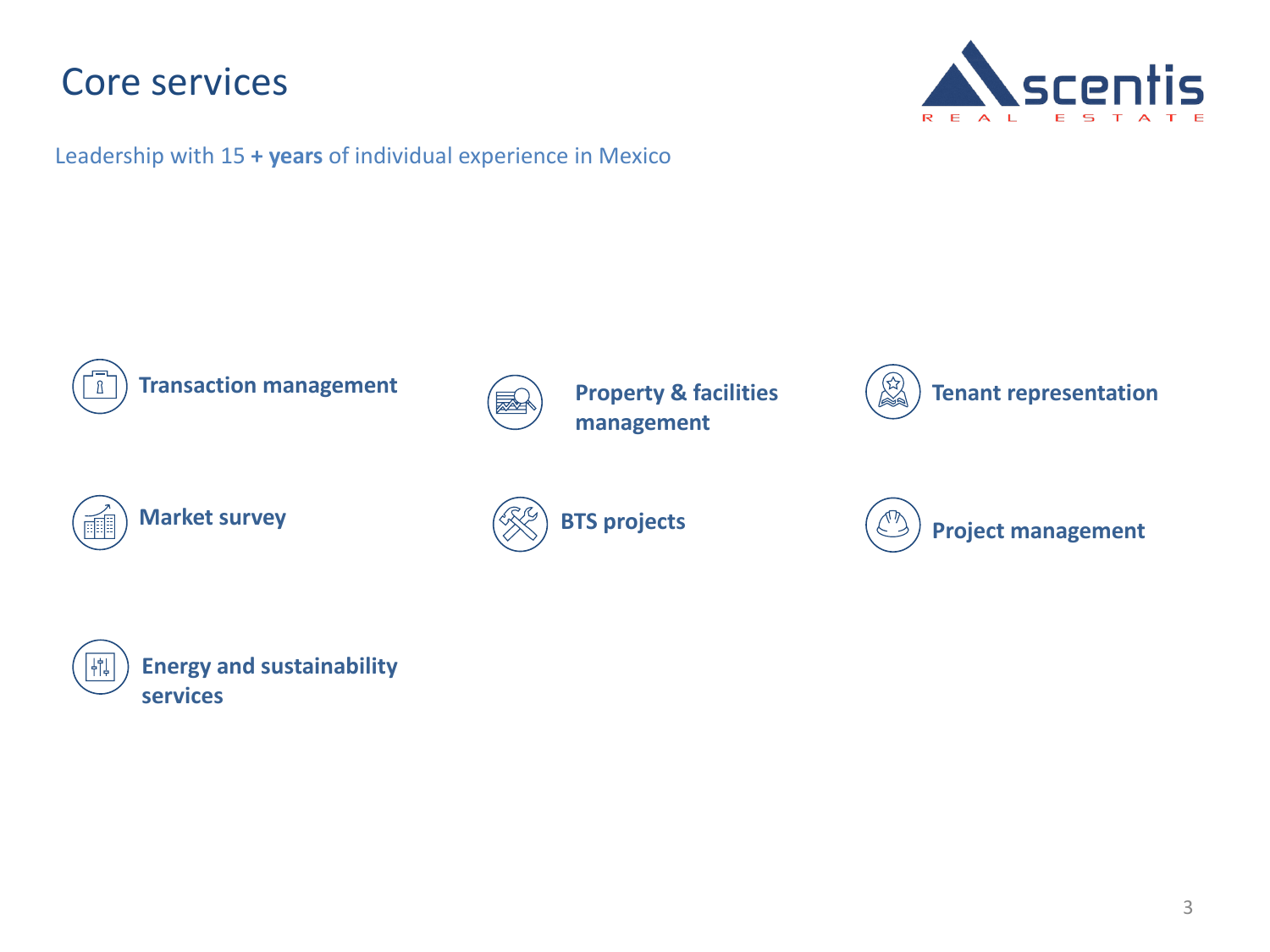## Integrated Services



### **Transaction Management**

- **New Location set-up**
- **Market Survey**
- **RE Strategy & Planning Consultancy**
- **Consolidation**
- **Relocations**
- **Sub-leases**
- **Renewals**
- **Disposal**
- **Rent Reduction**
- **Lease Restructure**
- **Holdover**

## **BTS Project & Building Consultancy**

- **Pre-construction services (Design, Risk and Value Management)**
- **Technical Due Diligence**
- **Development Management**
- **Program Management**
- **Project Management**
- **Construction Management**
- **Cost Management**
- **Design Management**
- **Construction Consultancy**

Cost Efficiencies Smooth Communication Accountability & Transparency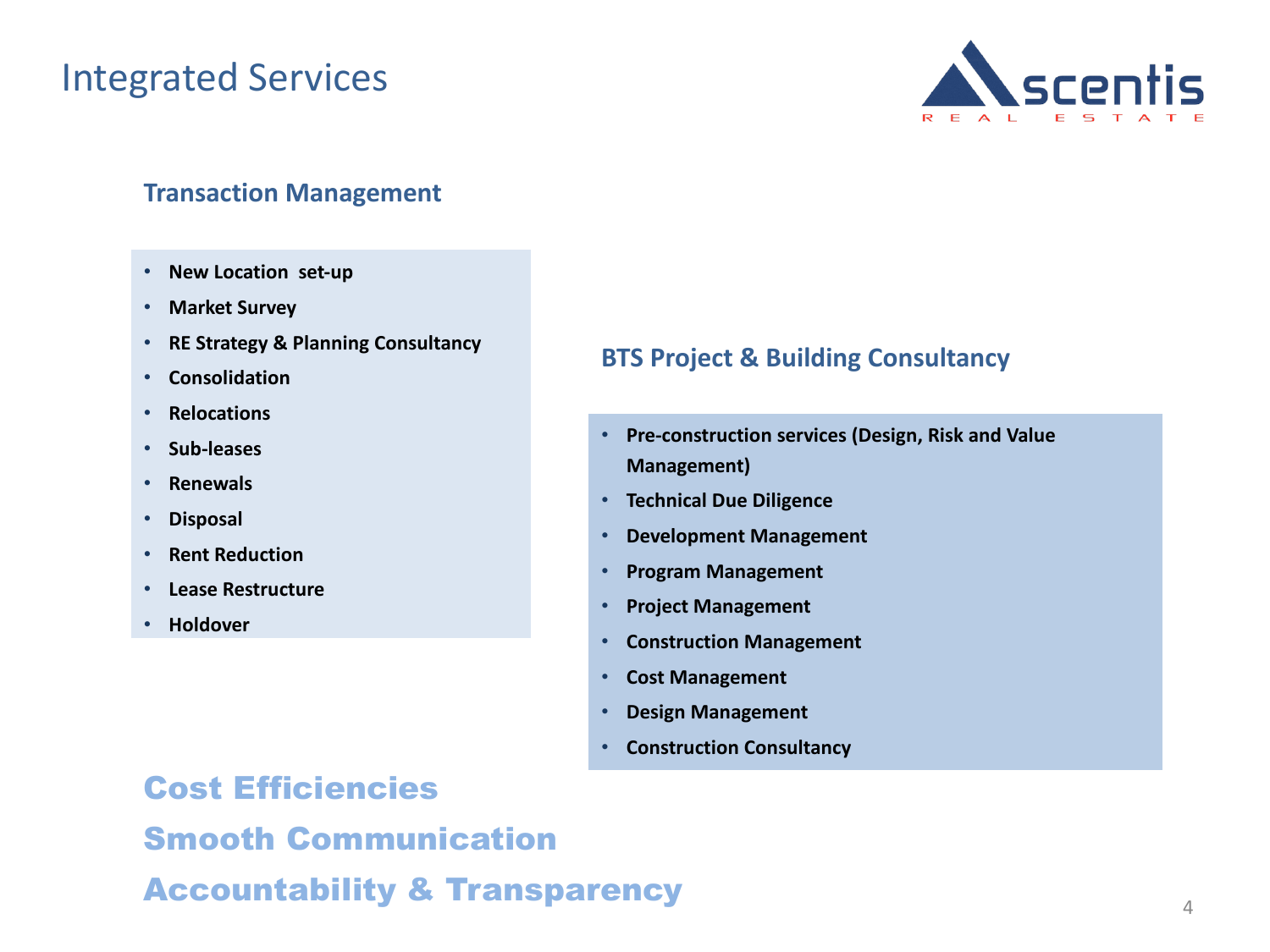## Overall Experience





#### **MONTERREY APODACA N.L**

- Strategic Occupancy
- Tenant Representation
- Transaction Management
- 7,664 Sq. m / 82,494.61 Sq. Ft



#### **ALTAMIRA PORT**

- **BTS Cross-Dock Project.**
- Tenant Representation.
- Transaction Management.
- Project Management.
- 4,750 Sq. m / 51,128.57 Sq.Ft (building.) 25,000 Sq m / 269,097.76 Sq. Ft Bonded Area



### **TOLUCA LERMA**

- Regional Interchange Logistics Center (RILC) project
- Tenant Representation
- Transaction Management
- 6,730 Sq.M / 72,441.11 SQ. Ft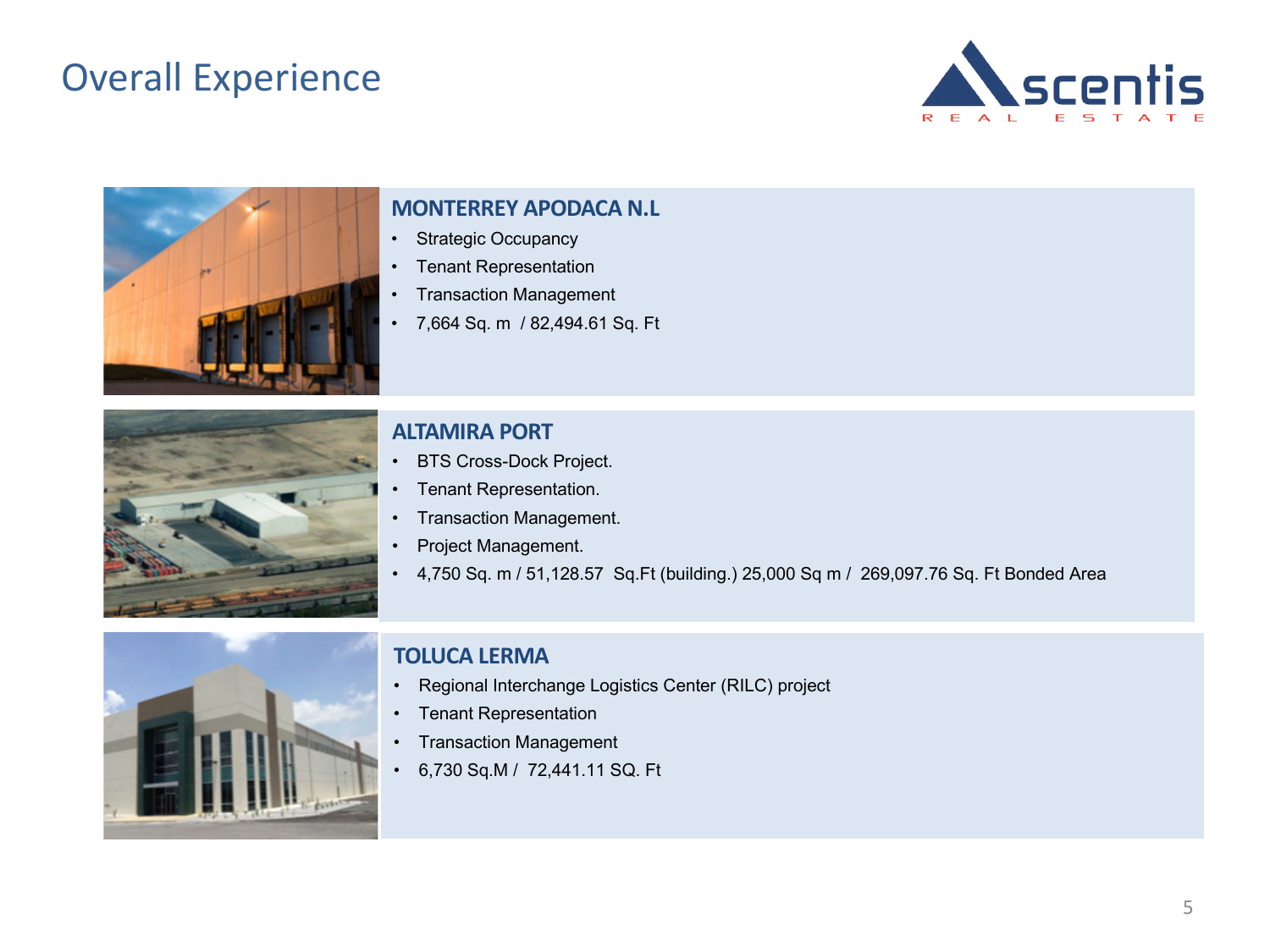## Overall Experience





#### **GUADALAJARA**

- Expansion Existing Facility
- Tenant Representation
- Transaction Management
- 12,500 sq m / 134,548.88 Sq.Ft (Warehouse and Office )



### **SALTILLO**

- DHL/EXEL RILC Distribution Center
- Transaction Management
- Construction Oversight
- 6,500 sq m / 69,965.41Sq.Ft



#### **TOLUCA LERMA**

- Supplier Chain Project
- Toluca, Estado de México
- Transaction Management
- 43,000 Sq. M / 462,848.15 SQ.Ft.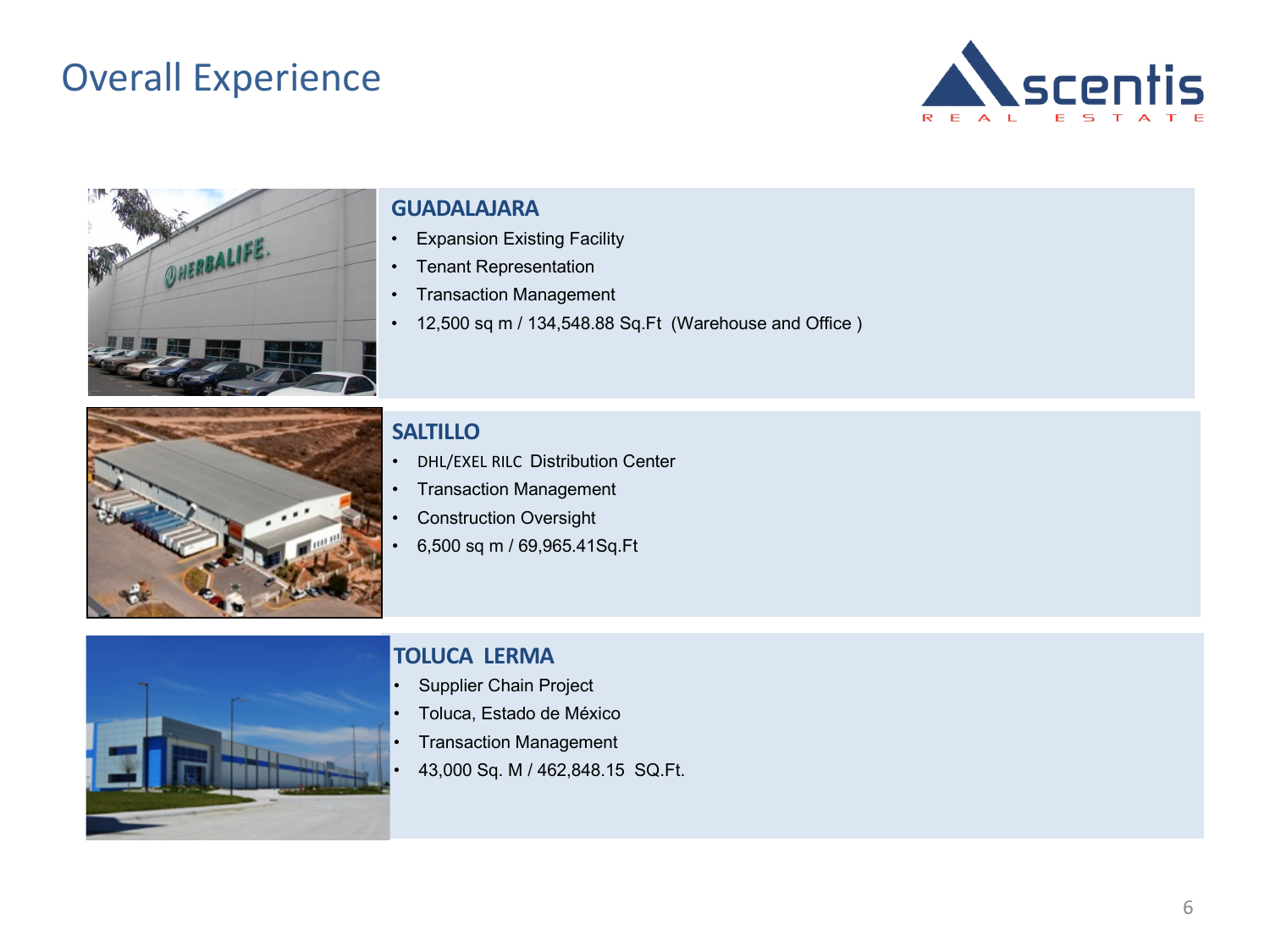## Overall Experience





## **ESTADO DE MÉXICO**

- Supplier Chain Project
- Transaction Management
- Tenant Representation
- 15,000 Sq. M / 161,458.70 Sq.Ft.



#### **AGUASCALIENTES**

- BTS Stamping and Distribution Center
- Tenant Representation.
- Transaction Management.
- Project Management.
- 10,200 Sq m / 109,791.90 Sq.Ft



#### **ESTADO DE MÉXICO**

- Manufacturing and Distribution Center
- Tenant Representation.
- Transaction Management
- Project Management.
- 38,260 Sq m / 411,827.20 Sq.Ft